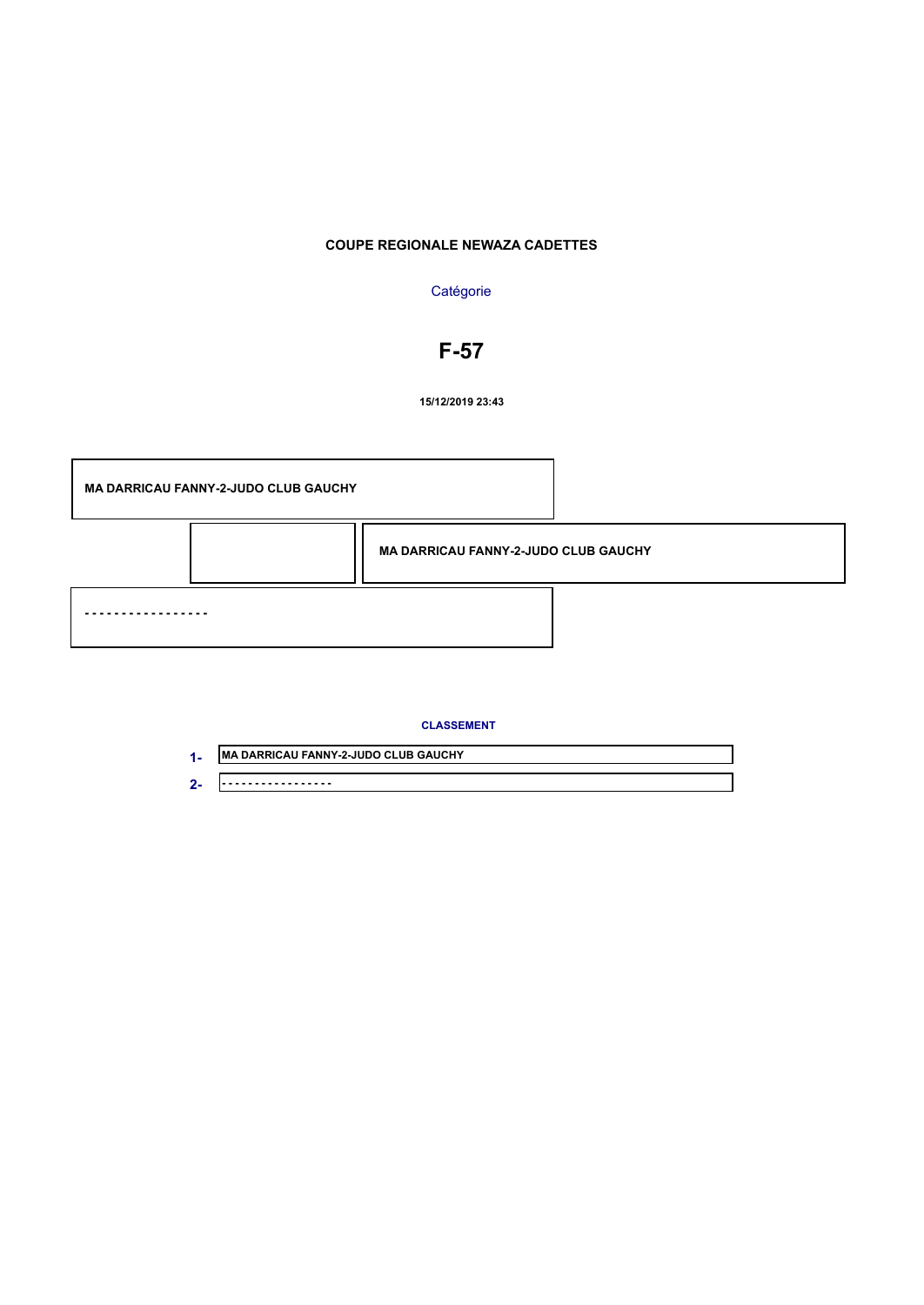#### **COUPE REGIONALE NEWAZA CADETS**

## **Catégorie**

# **M-50 -55**

**14/12/2019 19:13**

|                | Nom - zone - club                                       | Pause | Pause        |              | nb Vict<br><b>Points</b> | <b>CLASS.</b> |
|----------------|---------------------------------------------------------|-------|--------------|--------------|--------------------------|---------------|
| 4.             | <b>MA CHEKOUDRI ABDEL-</b><br>-PEPINSTER                | 99    | n            |              | 99                       | 2             |
| $\overline{2}$ | <b>MA DARRICAU FLORIAN-2-JUDO</b><br><b>CLUB GAUCHY</b> | n     |              | <sup>0</sup> |                          | 3             |
| 3              | <b>MA OUAJOU</b><br><b>NABIL-59-J.C.QUIEVRECHAIN</b>    |       | <b>ONBAV</b> | 99           | 99                       |               |

**CLASSEMENT**

| MA OUAJOU NABIL-59-J.C.QUIEVRECHAIN |  |  |  |  |
|-------------------------------------|--|--|--|--|
|                                     |  |  |  |  |
| $\frac{1}{2}$                       |  |  |  |  |

- **MA CHEKOUDRI ABDEL--PEPINSTER 2-**
- **MA DARRICAU FLORIAN-2-JUDO CLUB GAUCHY 3-**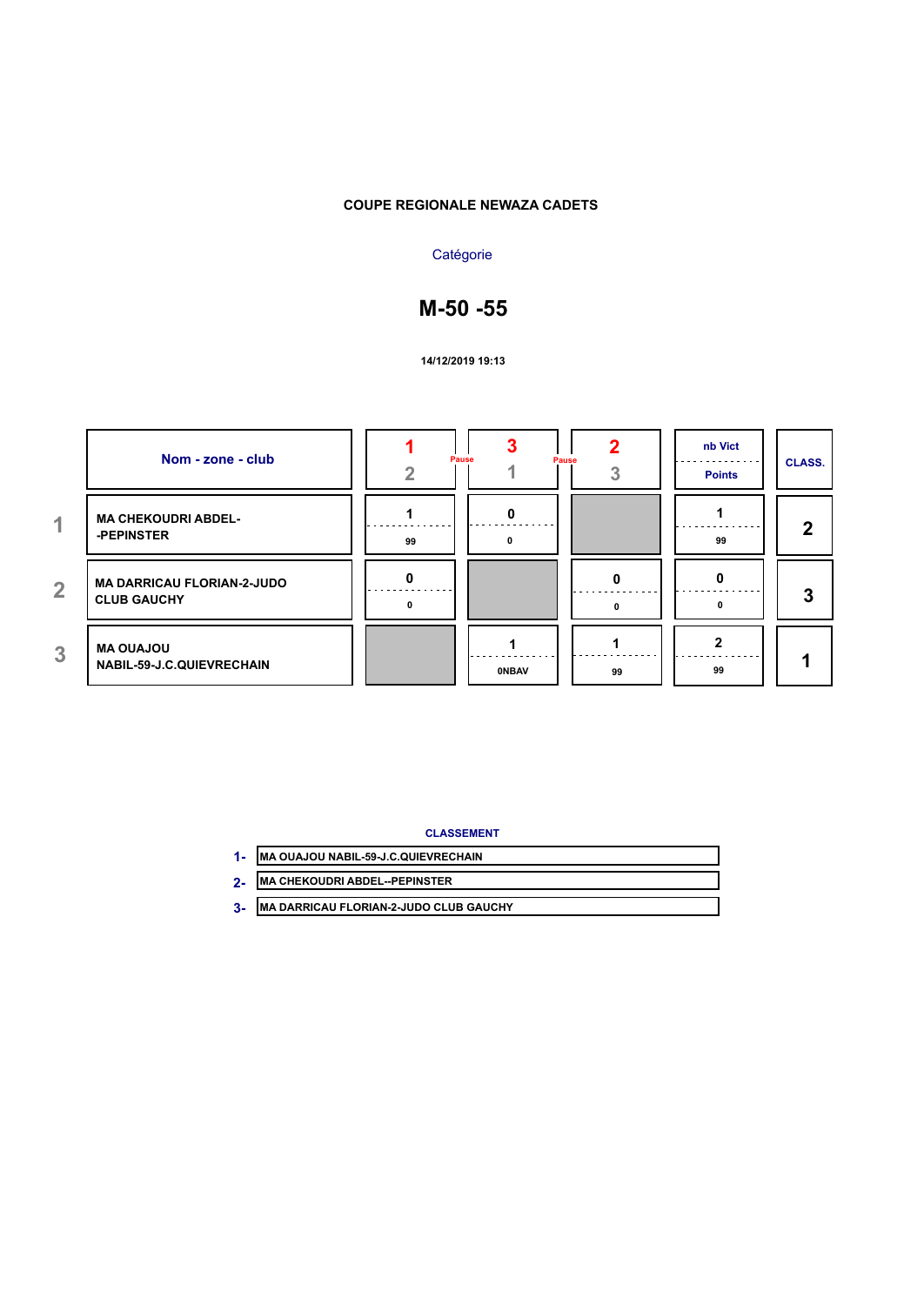## **COUPE REGIONALE NEWAZA CADETS**

## **Catégorie**

## **M-60**

#### **14/12/2019 18:36**

|                | Nom - zone - club                                            | Pause |    | Pause | nb Vict<br><b>Points</b> | <b>CLASS.</b> |
|----------------|--------------------------------------------------------------|-------|----|-------|--------------------------|---------------|
| 4.             | <b>MA BRIZET LUCAS-59-IPPON</b><br><b>FOURMISIEN</b>         | 99    |    |       | 99                       | 2             |
| $\overline{2}$ | <b>VE DESPROGES LUCAS-59-JC</b><br><b>FLERS SART</b>         |       |    |       |                          | 3             |
| 3              | <b>VE FORREZ ETHAN-62-ALLIANCE</b><br><b>JUDO ANSERIENNE</b> |       | 99 | 99    | 198                      |               |

#### **CLASSEMENT**

| 1- VE FORREZ ETHAN-62-ALLIANCE JUDO ANSERIENNE |  |  |  |
|------------------------------------------------|--|--|--|
| <b>MA BRIZET LUCAS-59-IPPON FOURMISIEN</b>     |  |  |  |
| VE DESPROGES LUCAS-59-JC FLERS SART            |  |  |  |